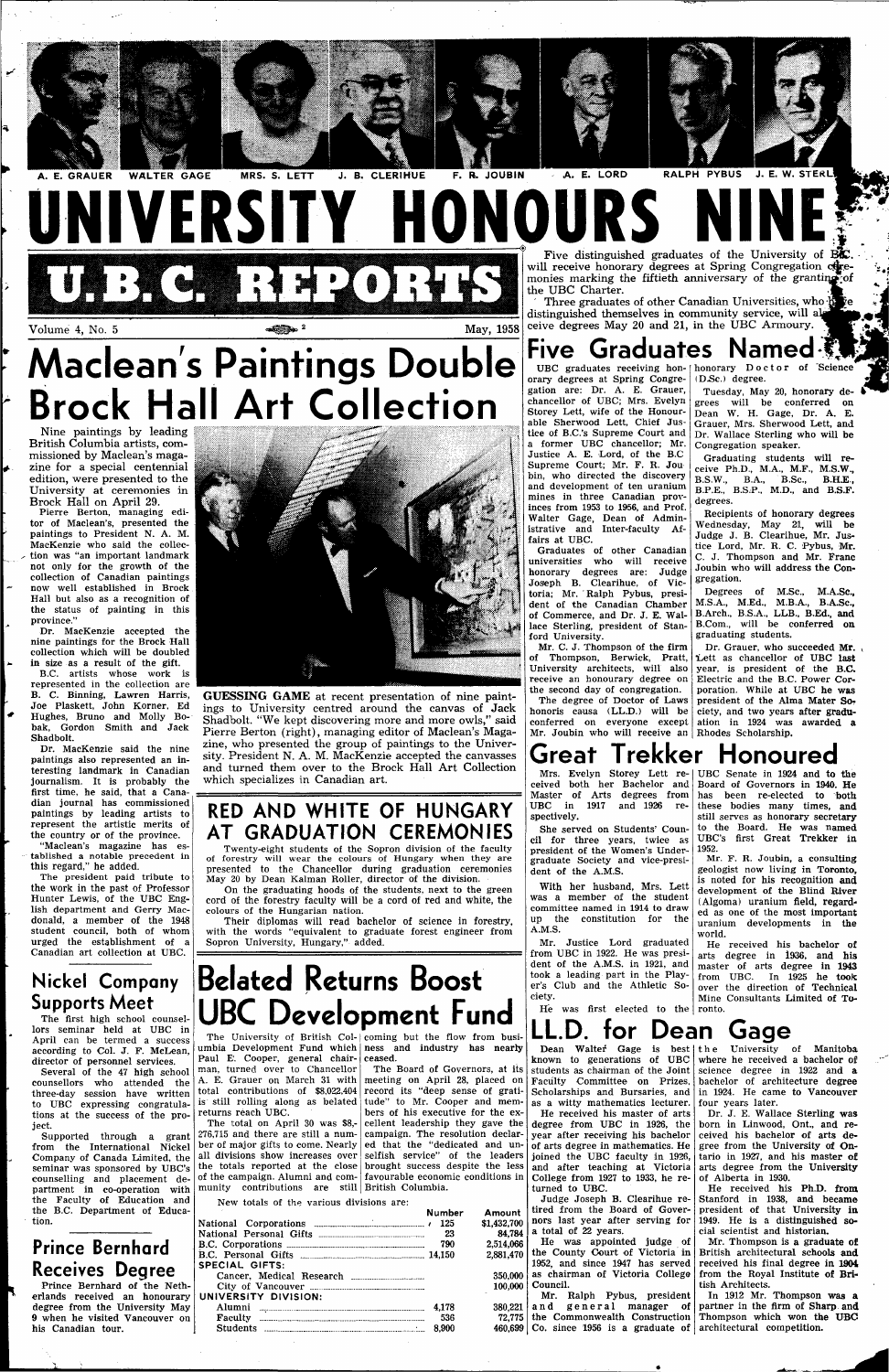## **U.B.C. REPORTS**

**VOLUME** 4, No. 5 VANCOUVER 8, **B.C.** 

MAY, 1958

James A. Banham, editor Shirley Embra, assistant

UNIVERSITY INFORMATION OFFICE

Authorized as second class mail, Post Office Department, Ottawa. Published by the University of British Columbia and distributed free of charge to friends and graduates of the University. Perbn is granted for the material appearing herein to be reprinted freely.

### **Economics of Higher Education**

eally extraordinary response of all Columbia communities to the Uni- **E** Development Fund has prompted ^university in turn to review the ser vices it now provides and might provide to the communities of the Province.

### **The Educational Debate**

# **^Decentralization of Education iscussed at UBC Conference**

The community and alumni chairmen who are responsible for this most gratifying response, were invited to the Alumni Association annual banquet, and also, to stay over for a conference the following day in order to discuss ways and means whereby the University might improve its services to the Province at large. The conference was a very useful one and the advice and counsel provided by the representatives who attended very valuable to the University in planning future community relations programs.

It was apparent, as might have been expected from the suggestions and comments that were made that the University is best known nearer Vancouver, least known farthest from Vancouver. Further, as would be equally expected, it was best known by virtue of the activities of the President and the Extension Department of the University. It became apparent that there is virtually unlimited opportunity for the Extension Department to increase and diversify its services through short courses, conferences, correspondence courses, extra-mural courses for credit, and extra-mural courses for their own sake. It is certain that as funds become available the Department will extend its activities and in the directions indicated by those who attended the conference.

A recurrent theme at the conference had to do with ways and means whereby the cost of University education might be equalized for young men and women from all parts of the province. The need for more scholarships and busaries was stressed. The question of decentralizing higher education throughout the province was also canvassed. The University's point of view was outlined by the President, Dr. Norman MacKenzie, when he reviewed the progress that has been made in increasing funds available for scholarships, bursaries, and loans over the past ten years from  $$140,000$  a year to  $$600$ . 000. At the present time 20 per cent of the student body are in receipt of help of this kind. With regard to the decentralization of facilities for higher education, he pointed out that he himself strongly favoured the pattern which has been developed in the State of California, which is that there is a Board of Regents for one State university which now has seven or eight branches, and which is responsible for the development of higher education throughout the State. He pointed out further that it is vitally important to everyone in the Province that the major campus will be well equipped with laboratories, residences, qualified and well paid faculty and adequate student assistance, before the Province undertakes the additional cost of additional branches of the University.

The economics of higher education today is such that for many branches of learning, and in particular for the more expensive branches of professional training such as medicine, engineering, etc., it is undesirable to duplicate facilities because the cost of research equipment is becoming so great that no society is wealthy enough to duplicate it for relatively few students. Likewise in the basic

sciences, such as physics and chemistry, the cost of research equipment is also such that it can only be afforded in relatively large institutions.

> As Robert Hutchins observes, "A child may be brilliant, but the ends of human life, or the ways of reconciling freedom and order?

Today's headlines are asking "How do we achieve a nation of educated people?" After hearing the educational debate rage for some months let me submit, first of all, that education for making a living is secondary to the far more important education for a the probing, mature mind.

The date at which British Columbia can develop branch institutions in the liberal arts in other centres of the province will depend upon the amounts of money that British Columbians want to spend on higher education. Decentralizing higher education is not less expensive, it is more expensive than centralizing educational facilities. The University is still  $\frac{1}{100}$  you know of a child who lacking the funds and facilities to develop could say something useful about a faculty of dentistry and other educational facilities needed in the province. It is lacking in adequate student residences any many of the classrooms and laboratory facilities it needs. All this does not imply that higher education facilities should not be decentralized. It simply means that decentralization depends on the adequacy of funds for the total needs of higher education.

progress to the shortcomings of cation is obviously essential, but our public schools and univer- an education which frees men issue of the day was equally a staggering political, social and tion. After all it is adults who will find satisfactory solution Vocational or professional edufor living — a liberal education — is everybody's business. The economic problems of the day only by men and women who have learned the value of this kind of education.

Is a knowledge of science an | stimulating and rich beyond deessential part of a liberal education? If the previously stated goals are accepted, then science is.obviously one aspect of a general education.

There is one other aspect of decentralization which needs full discussion and full consideration, and that is that decentralization does not, as experience has proved elsewhere, lessen the load of students at the principal university centres. In fact it will increase the student load. As young people get a start on higher education in their home towns they wish to continue it at more advanced levels in the larger centres. Further, the weight of evidence shows that young men and women when they have to leave home to pursue higher education, will tend almost always to go to the larger rather than the smaller centre away from home. From this it would appear that continuing provision will have to be made to equalize the cost of education as much as possible by the provision of scholarships, bursaries part of the individual, for deand loans, for all those who have to go mocracy is a process, not a away from home as much as ten or twenty miles. It is maintaining yourself away from home that constitutes the major share of expense, not the travel to and from the relatively near or relatively far centre.

> The rewards of a liberal edu The rewards of a liberal edu- best of all pupils in this age of cation are cumulative; we bene- clatter and buzz, gape and gloat." fit in our senior years from all <br>
> And what of Charles Darwin? that has gone before. A striking Late in life he saw his life so

The University is concerned to try in every way to help equate the costs of education for promising students. It is for this reason that this University entered energetically into the campaign for national scholarships, bursaries and loans. The Honourable Sidney Smith, speaking at the University of British Columbia, promised that the Federal Government, if re-elected, would introduce a comprehensive scholarship and bursary program which would, when fully developed, amount to 40 million dollars worth of student assistance a year. This program will be of invaluable assistance, though it will not of course meet all student needs. There still remains a great need for scholarship, bursary and loan assistance and a great many of the communities in British Columbia have made very considerable contributions to the University's scholarship program.

example may be given of what crammed with scientific study that the arts held no interest for him. "My mind seems to have become a kind of machine for grinding general laws out of large collections of facts. If I had to live my life again I would have made a rule to read some poetry and listen to some music at least once every week; for perhaps the parts of my brain now atrophied would thus have been kept active through use. The loss of these tastes is a loss of happiness."

The problems of equating the cost of higher education will not be resolved within a short time. The extent to which decentralizing branches of the University within the Province can contribute to spread the cost will also need further discussion and clarification. Graduates and other citizens who are concerned with this question are invited to write to the University and express their views.



Director, UBC Extension Department

The post-war years have been for Canada a period marked by prosperity and enormous industrial expansion. We consider ourselves by every standard the most fortunate of nations. The Centennial celebrations in British Columbia reflect this spirit of achievement and optimism.

At a time when most Canadians were snugly and smugly settled in their easy chairs to look at still another television thriller, along came the biggest shock of our day—Sputnik. It ushered in a new era and it sparked the educational battle of the century.

#### **Adults Make Crucial Decisions**

In our soul-searching, we con-full life. veniently attributed any lack of sities. Much less anxiety was expressed by grown-ups that the matter concerning adult educamake the crucial decisions in society, not children.

> Liberal education covers a broad field and its aims are not readily defined. One primary goal surely is the search for knowledge of oneself, of others and of the physical world- around us. Basic is the eternal quest for the meaning of life itself. The liberally educated man will also require the skill to think, in both-, a well-informed and disciplined way. Finally, he will acquire attitudes and values which reflect

#### **Science and Liberal Education**

A wholesome appreciation and understanding of general science should prove a bulwark against the tide of pessimism which seizes today's reader of startling world events. It seems to have become fashionable to be bewildered by them.

But the purpose of a liberal education is to free men,, because they are seekers after truth. A democratic society requires this earnest search for truth on the single isolated achievement. It often loses ground and is rewon; it needs testing and reexamining. In a democracy, then, some differences we learn to resolve; other differences, let us hope, we learn to appreciate and live with.

In our day the resources for the people of this province really a liberal education are varied, believe in lifelong education.

scription. We owe much to improved communication. New interest is breathed into past history. The theories of great economists and scientists are discussed over radio and television in the quiet of our homes. The creative arts are realizing, as never before, their unique capacity to bind together all hu-

manity.

The services of universities attempt to reach out to Canadians everywhere. There are the opportunities for adults in this province to continue their sparetime education through evening classes, short courses and "living-room learning." Mor e British Columbians each year are discovering the rewards of attending University amid the magnificent summer setting of our own campus. The number availing themselves of all these opportunities runs into some thousands. This number will have to increase greatly however before we can presume that

#### **Education Rewards Cumulative**

one man has done, and what another might have done with his hours for personal development. What did Sir Winston Churchill and Charles Darwin think of the uses of a liberal education?

clatter and buzz, gape and gloat."

Churchill reflects on his early manhood as a period when he developed an unusual appetite for such interests as reading and art. Later, in the midst of a life weighed down with enormous public responsibility, Churchill found time to paint. And for him one life-time is not sufficient. He once said "When I get to heaven I mean to spend a considerable portion of my first million years in painting and so get to the bottom of the subject." And Churchill was concerned with all forms of liberal education. "I have no doubt that men and women earnestly seeking to be guided to wide knowledge in for it is a nation of liberally its largest sphere will make the educated people.

At a time when we are endeavoring to discover and educate the best minds in the community, adults might ask themselves how they, at whatever age they are, can enrich a culture that will consider it natural to. strive for standards of excellence in everything. Such a society will rightfully lay claim to greatness,